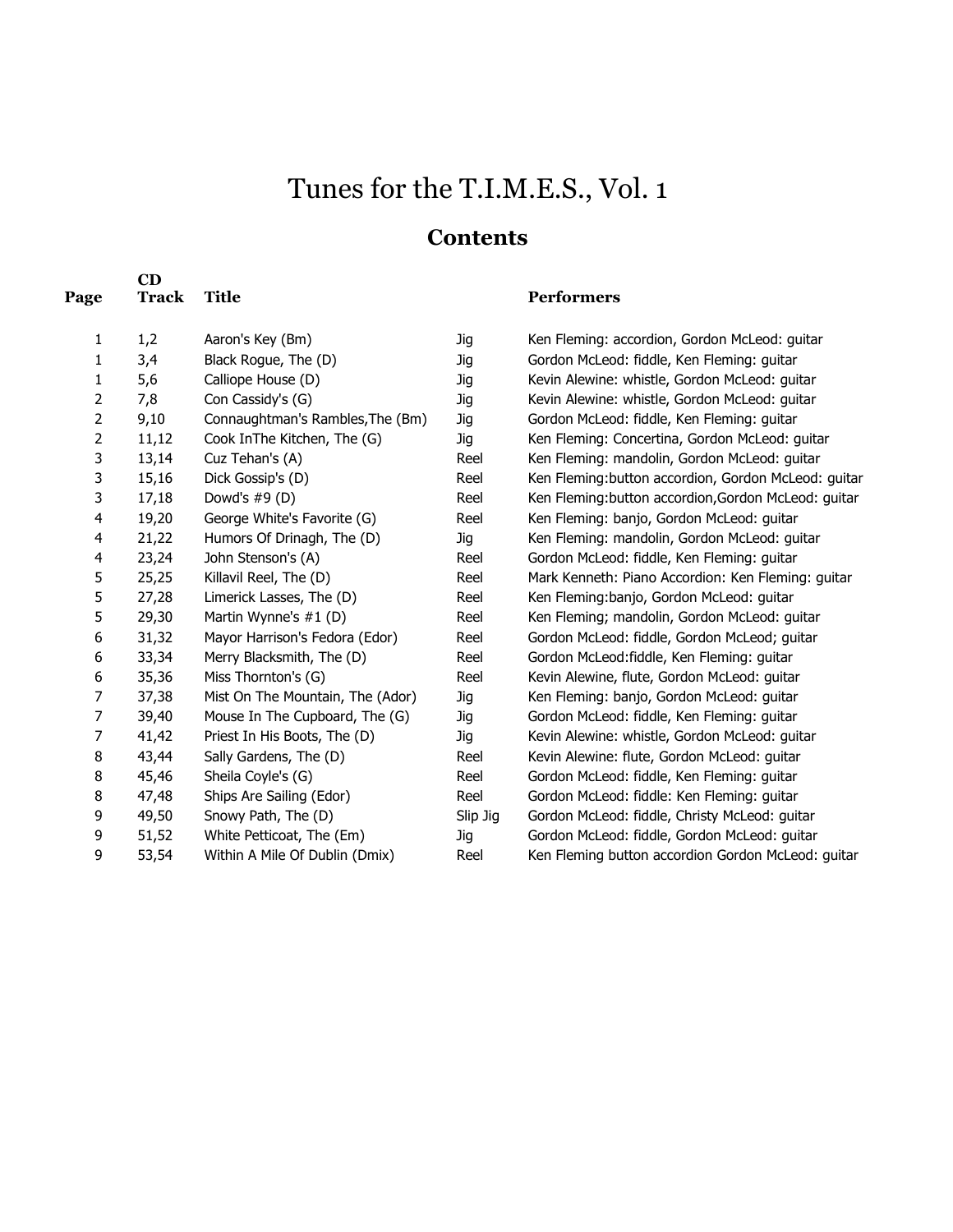# Aaron's Key

Jig (Key of Bm)



The Black Rogue



# **Calliope House** Dave Richardson

Jig (Key of D)





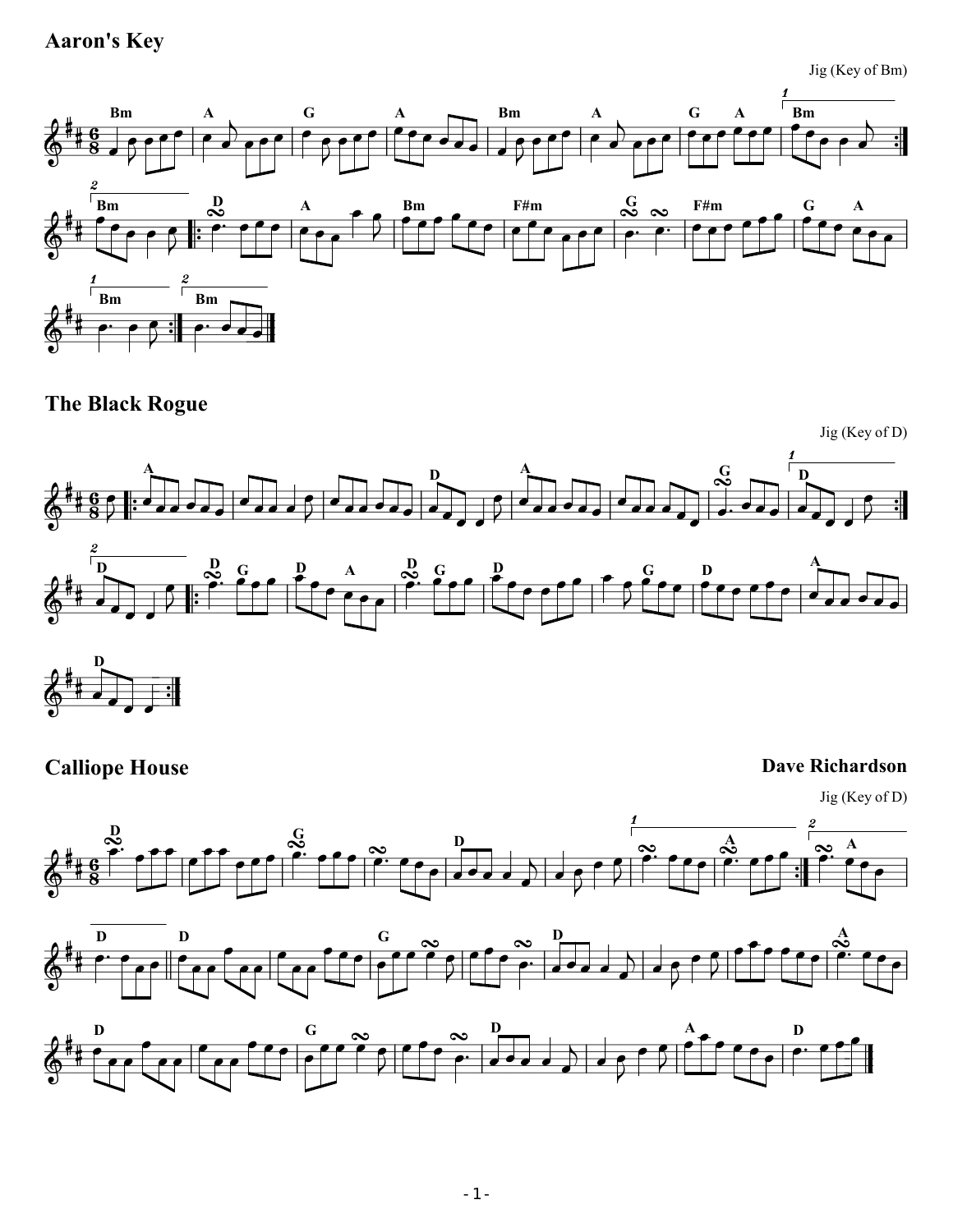Con Cassidy's

Jig (Key of G)



The Connaughtman's Rambles



The Cook in the Kitchen

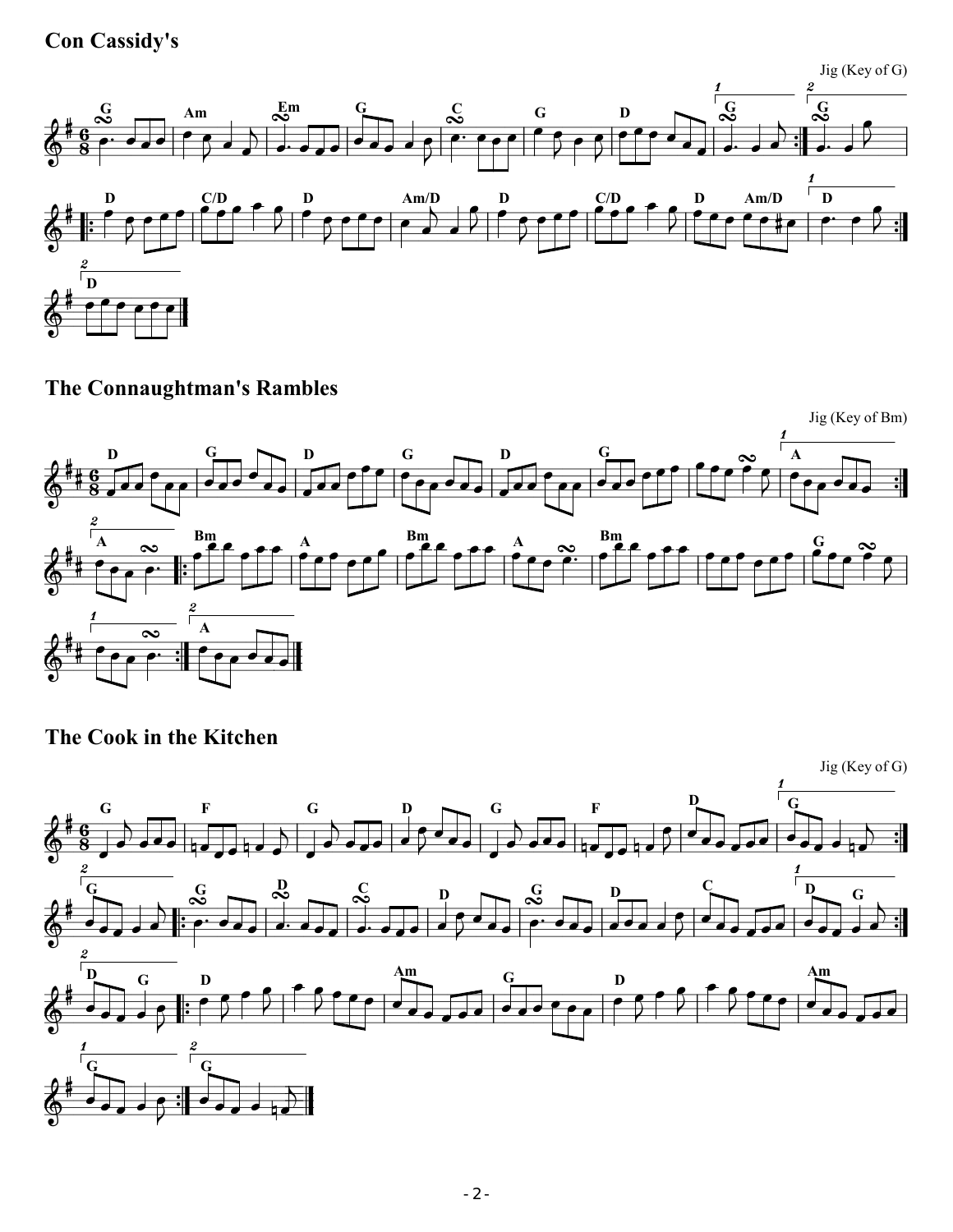### Cuz Teahan's

Reel (Key of A)



Dick Gossip's

Reel (Key of D)



#### Dowd's #9 John O'Dowd

Reel (Key of D)

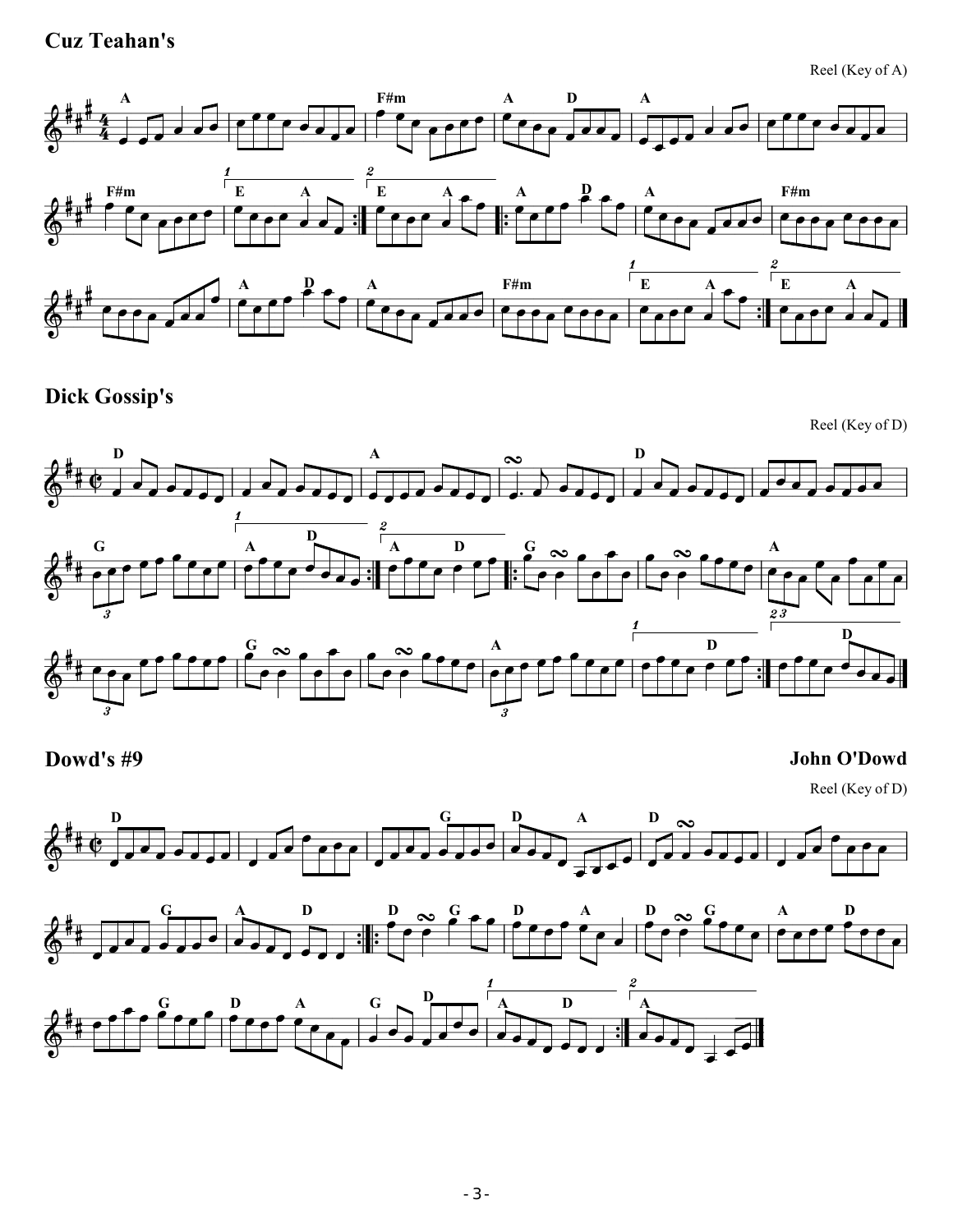# George White's Favourite

Reel (Key of G)



The Humours of Drinagh



John Stenson's #2 John Stenson

Reel (Key of A)

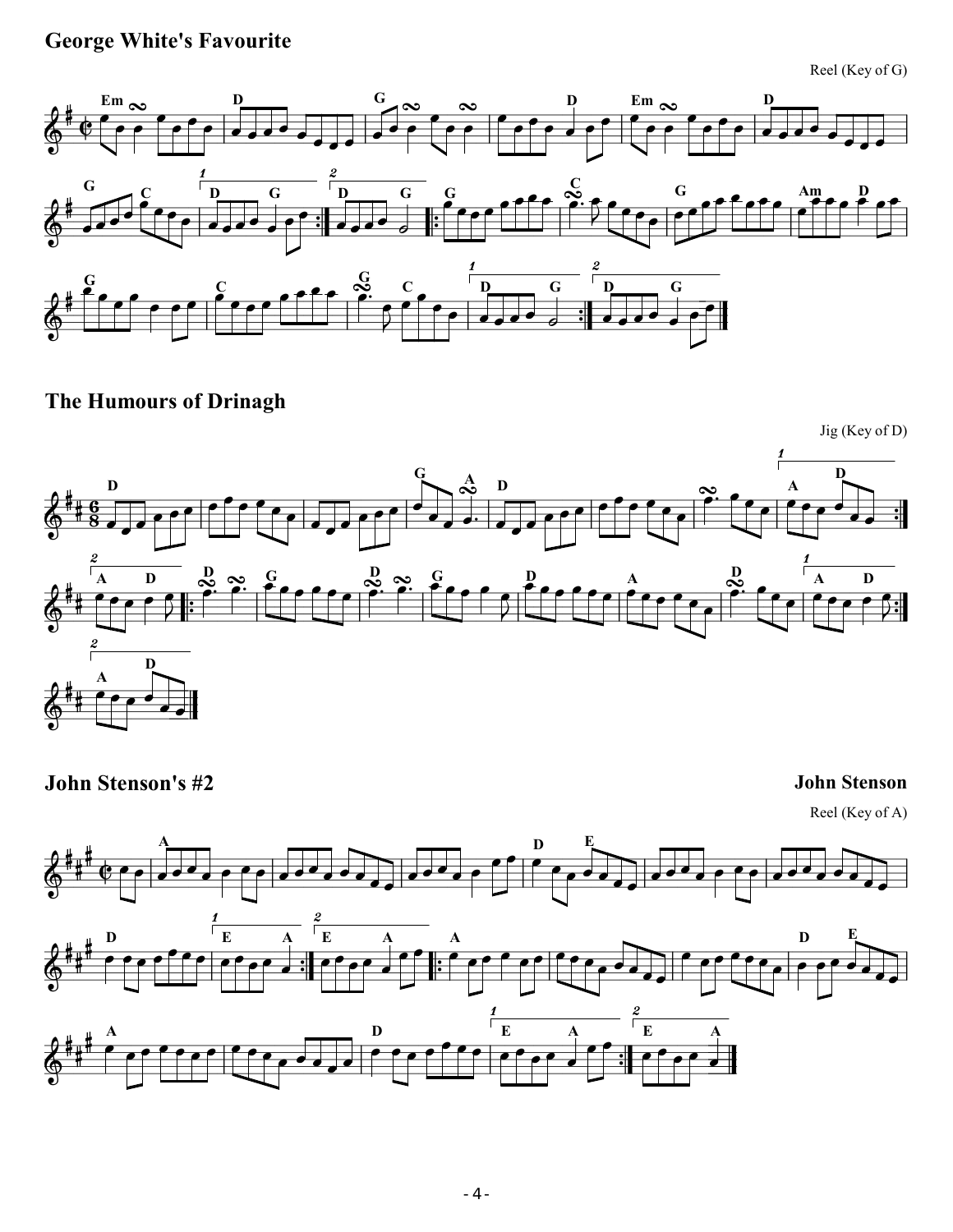# The Killavil Reel

Reel (Key of D)



The Limerick Lasses

Reel (Key of D)





Martin Wynne's #1 Martin Wynne

Reel (Key of D)

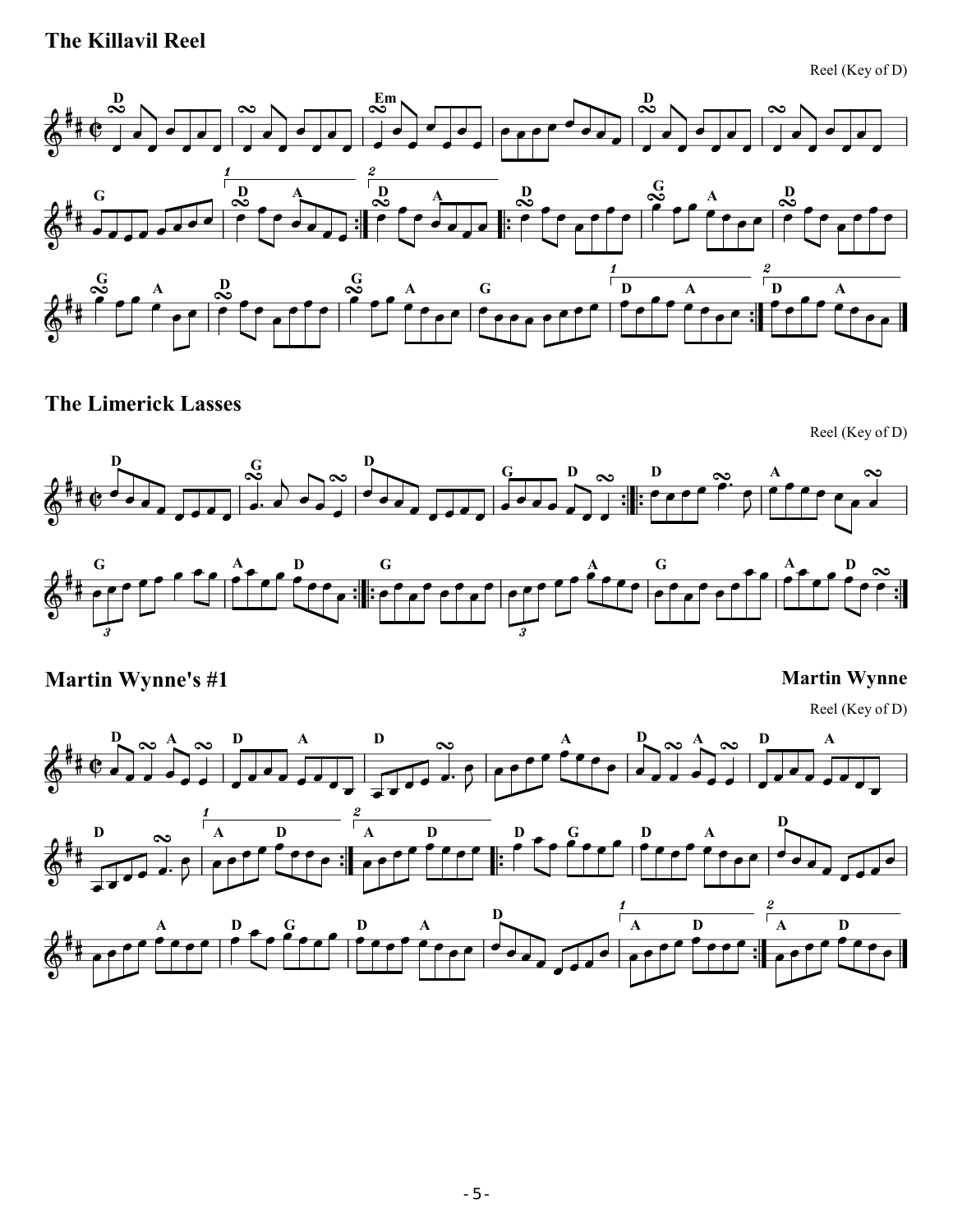## Mayor Harrison's Fedora

Reel (Key of Edor)



### The Merry Blacksmith

Reel (Key of D)



Miss Thornton's Reel

Reel (Key of G)

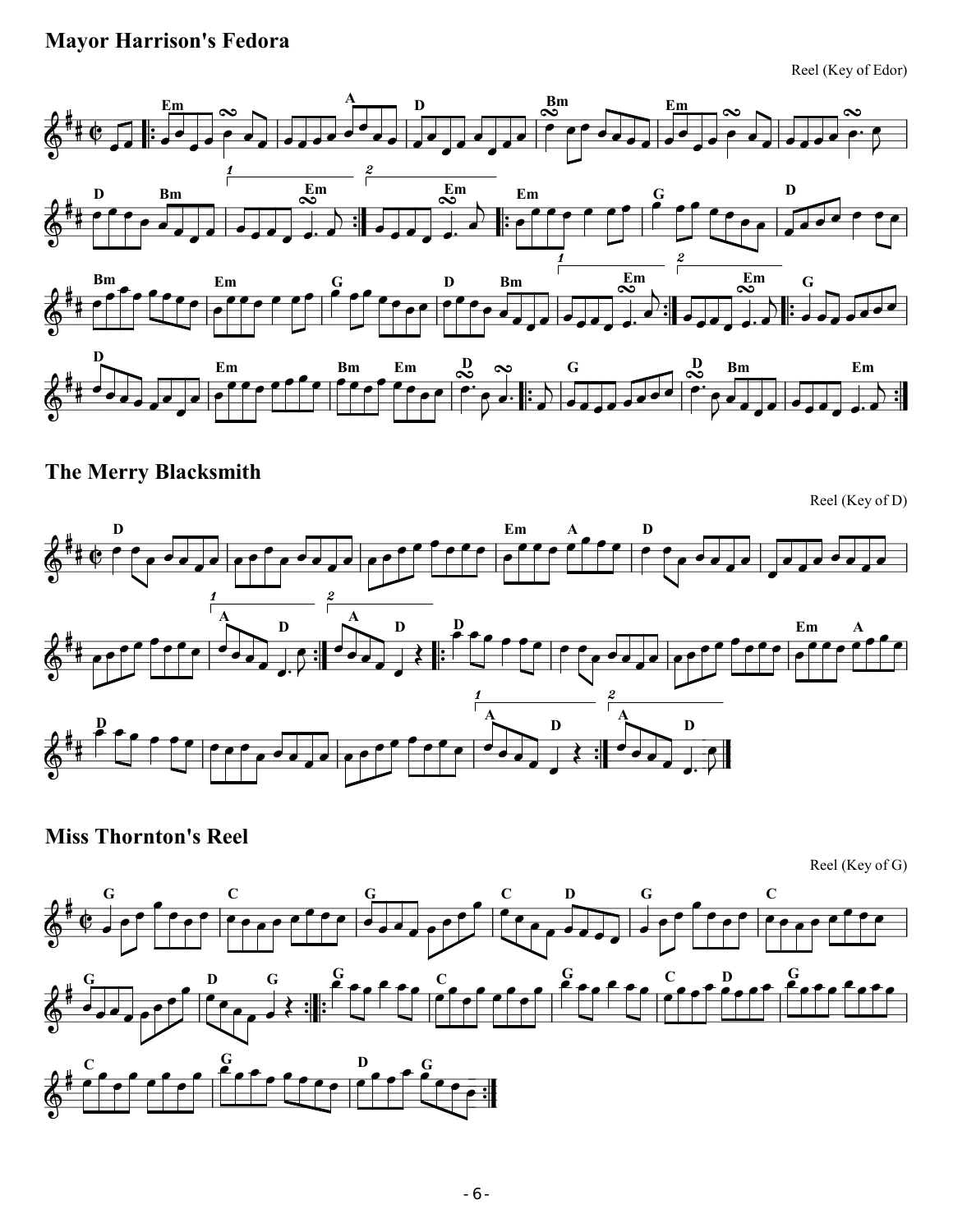### The Mist on the Mountain Junior Crehan



The Mouse in the Cupboard

Jig (Key of G)  $\frac{\partial H}{\partial s}$   $\frac{G}{s}$  ,  $\frac{G}{s}$  ,  $\frac{G}{s}$  ,  $\frac{G}{s}$  ,  $\frac{G}{s}$  ,  $\frac{G}{s}$  ,  $\frac{G}{s}$  ,  $\frac{G}{s}$  ,  $\frac{G}{s}$  ,  $\frac{G}{s}$  $\frac{6}{8}$  $\overline{\epsilon}$ G  $\frac{1}{\sqrt{2}}$  $\frac{1}{\sqrt{2}}$  $\overline{\cdot}$ C  $\overline{\phantom{a}}$ İ  $\overline{\phantom{a}}$ G  $\overline{\cdot}$ İ  $\frac{1}{\sqrt{2}}$ C R "<br>"' D  $\overline{\epsilon}$ G d.,  $\frac{1}{\sqrt{2}}$  $\overline{\cdot}$ C  $\overline{\phantom{a}}$ İ  $\frac{1}{\sqrt{2}}$ ļ G  $\overline{\mathsf{R}}$  $\overline{\phantom{a}}$  $\frac{1}{\epsilon}$ .,  $\overline{\mathbf{D}}$  $\blacksquare$ G  $\mathbf{P}$  :  $\frac{\partial}{\partial t}$  is a contract of the contract of the  $\frac{1}{2}$   $\frac{1}{2}$   $\frac{1}{2}$   $\frac{1}{2}$ Ë  $\overline{\cdot}$  ,  $\overline{\cdot}$ F  $\overline{\mathbf{f}^{\prime}}$ İ  $\overline{\epsilon}$  $\mathbf C$  $\mathbf{f}$  $\overline{\mathbf{r}}$   $\overline{\cdot}$  ,  $\overline{\cdot}$ G İ  $\mathbf C$  $\overline{\cdot}$ D İ  $\overline{\cdot}$  . G  $\overline{\mathbf{f}^{\prime}}$   $\overline{\epsilon}$  $\mathbf C$  $\mathbf{f}$  $\overline{\mathbf{r}}$ İ  $\overline{\cdot}$  ,  $\overline{\cdot}$ G  $\overline{\phantom{a}}$  $\overline{\phantom{a}}$  $\overline{\phantom{a}}$ D İ  $\overrightarrow{e}$ G

The Priest in his Boots



 $\frac{\Delta}{\frac{1}{2}}$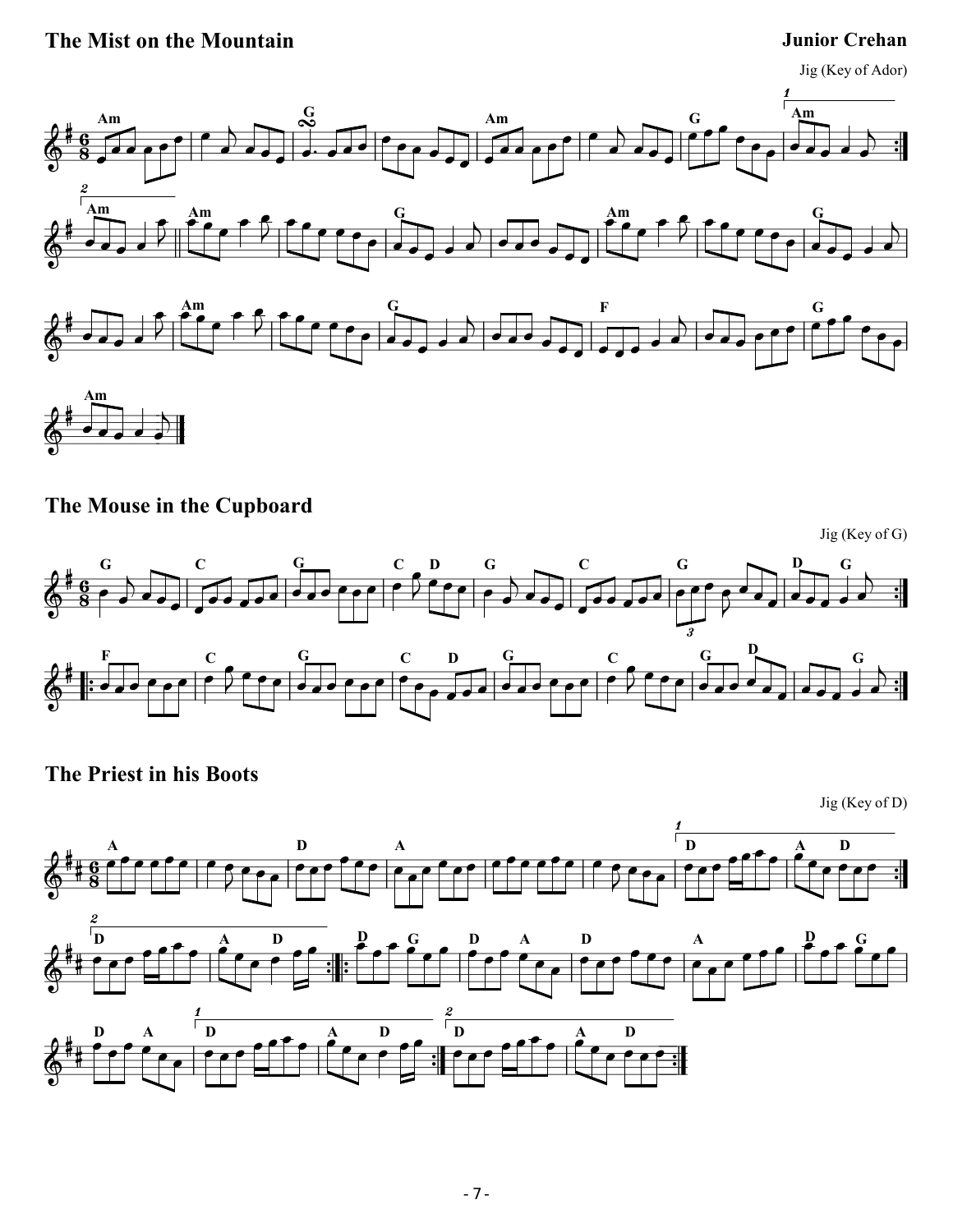# The Sally Gardens

Reel (Key of G)



i<br>1



### Sheila Coyle's



 $\parallel$ 







# Ships Are Sailing

Reel (Key of Edor)